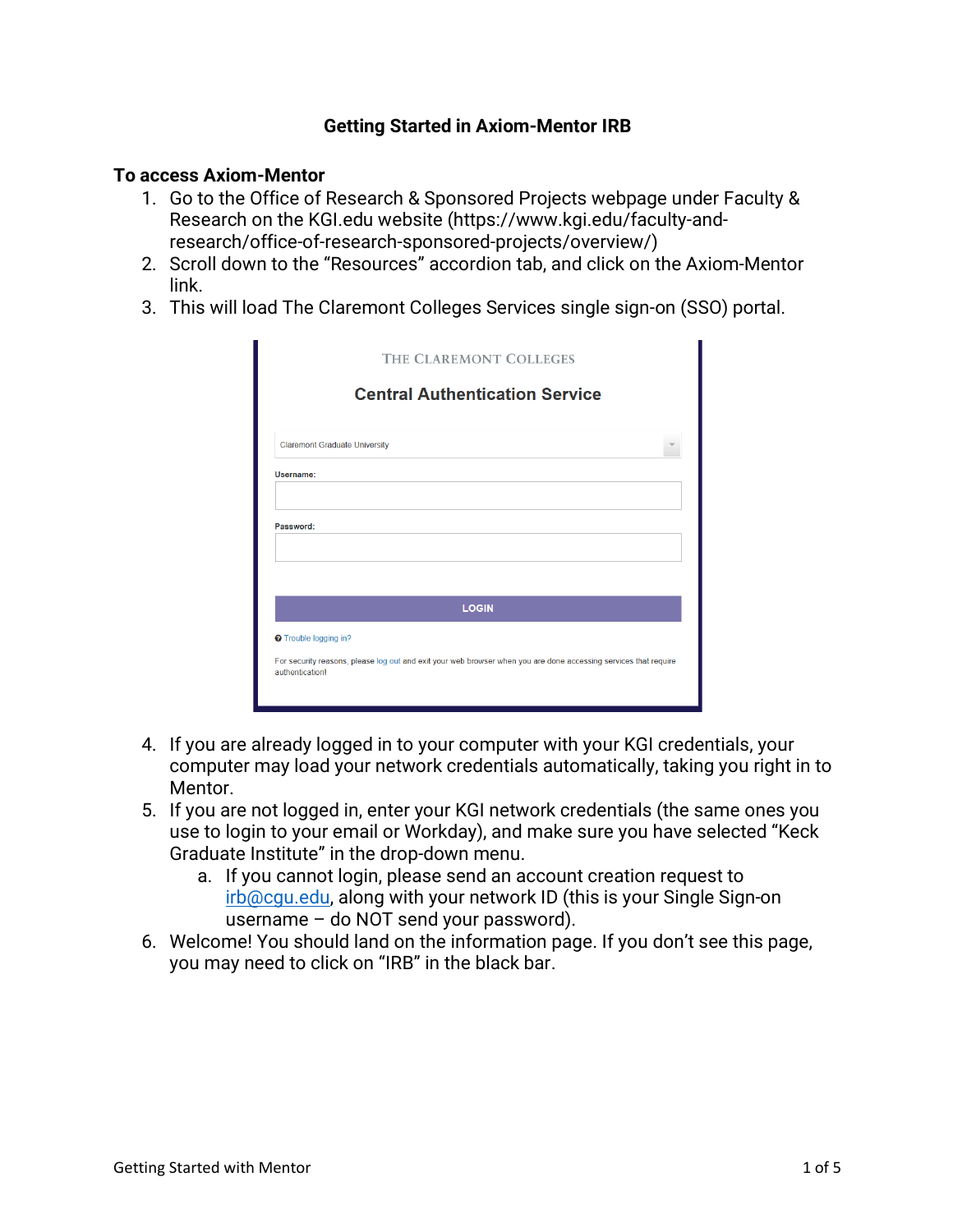

#### **Creating a protocol**

1. For most users, the page will look just like the picture above, but some users may have more than one tab.

| IRB | <b>IRB Admin</b> | <b>IRB Setup</b> |
|-----|------------------|------------------|
|     |                  |                  |

2. Make sure you are on the IRB tab. On the menu on the left side of the page, click/tap on My Protocols.



3. If you have existing protocols in Mentor they will be listed on this page. To create a new protocol, click/tap on the grey "Create New Protocol" button at the top of the page.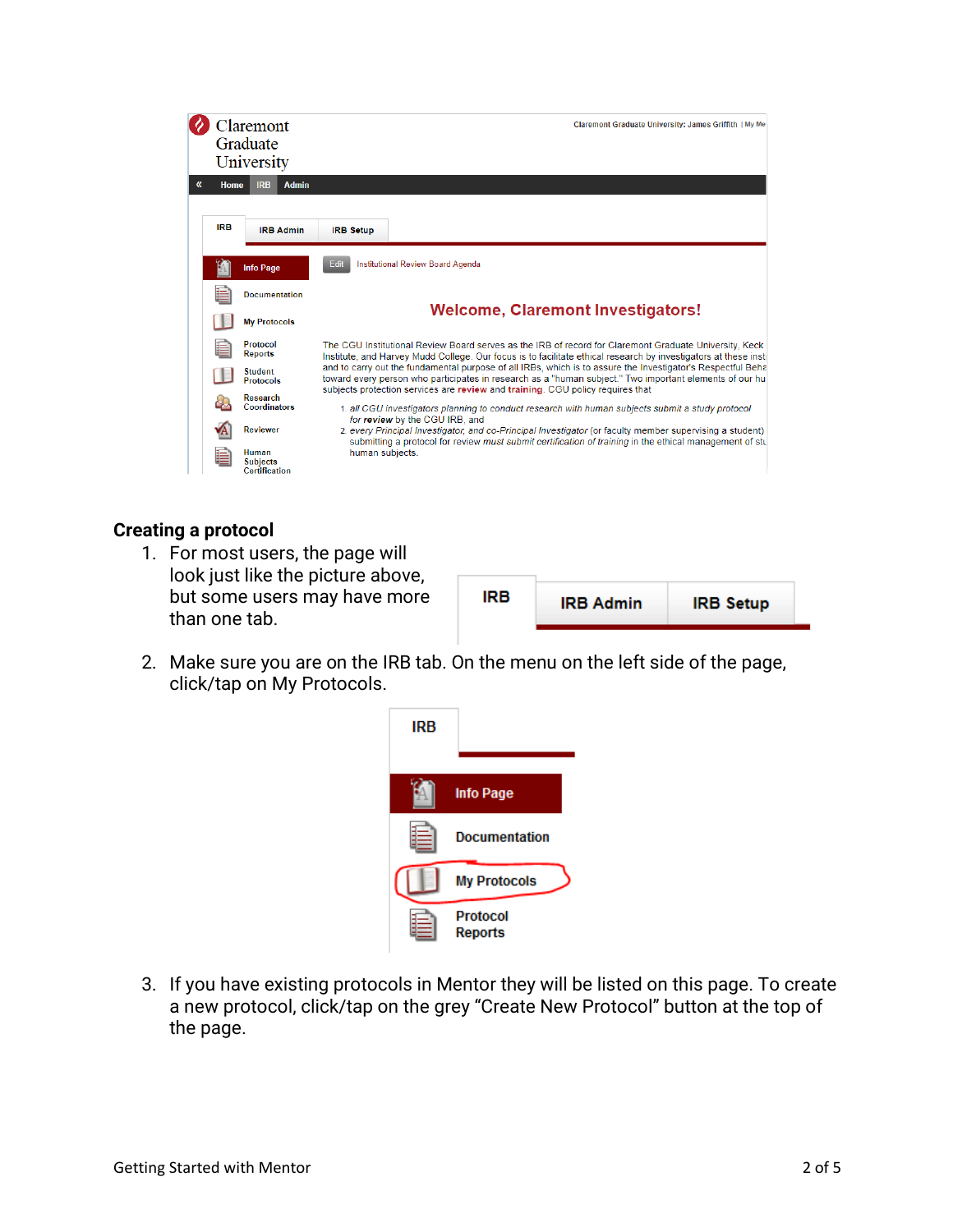| <b>IRB</b> |                  |                     |
|------------|------------------|---------------------|
| H          | <b>Info Page</b> | Create New Protocol |

- 4. This loads a short set of screener questions based on Federal regulatory categories. Based on your answers, Mentor will load follow-up questions, make a preliminary determination of the appropriate level of review, then customize and partially complete the protocol form. When you have answered all of the questions, Mentor will prompt you to exit the survey and load the protocol page.
- 5. **Students only:** Before loading the protocol form, Mentor will first open a window prompting you to select your faculty advisor. Start typing in the last name, and this field should auto-populate.
	- a. If your faculty advisor is not listed, please send, or ask the faculty member to send, an account creation request to irb@cqu.edu, along with his/her network ID (his or her Single Sign-on username – they should NOT send their password).
	- b. After you select your supervisor, click "Continue" and Mentor opens what is essentially the cover page for your protocol—very similar to what we fill out on the front pages of our current application.
- 6. On the "Create IRB Protocol" page, fill out the required fields and the applicable additional fields.
- 7. Click on the "Save" button. This loads the protocol page—essentially the dashboard—for the protocol you just created. From here, you can complete and submit the protocol, sign it, request co-PI signatures (if any), upload CITI Human Subjects Training Certificates, consent forms, instruments and other appendices, and, later, terminate the protocol, submit amendments, and more.

# **Completing and submitting a protocol**

Near the top of the tab, just above and below the protocol title you created, you'll notice some buttons and notices (see the image below).

- 1. One of the notices is "*x* Signatures Missing". The *x* represents the number of PIs/Co-PIs who have not yet signed the protocol.
	- a. If you have not listed any co-PIs, *x* will show as 1.
		- i. Your electronic "signature" is required before the protocol can be submitted (Co-PIs can enter/edit protocols, but they cannot sign for you.).
		- ii. To "sign", find your name listed next to PI, and click on the "Sign Electronically" button next to your name.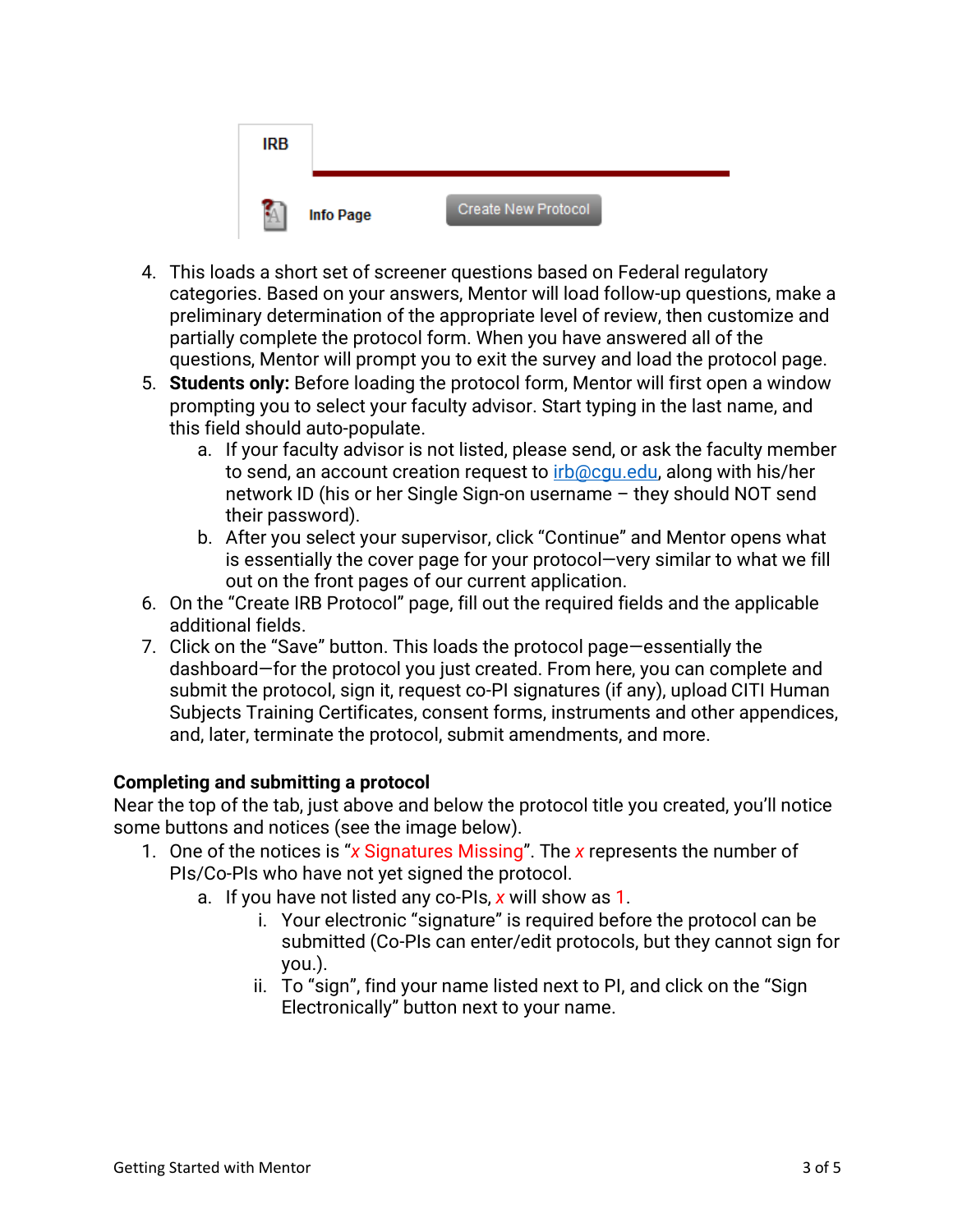| Edit<br><b>Upload Docs</b><br><b>Send Notificati</b><br><b>Undelete</b><br><b>IRB Action</b><br><b>Reviewers</b><br>Copy                                                   |  |  |  |  |  |  |
|----------------------------------------------------------------------------------------------------------------------------------------------------------------------------|--|--|--|--|--|--|
| Exploring Student Veterans' Perceptions of Transition and the N<br>Gap                                                                                                     |  |  |  |  |  |  |
| <b>Administrator Notes</b><br>Meeting Notes<br><b>Admin Only Notes</b><br>Tracking Status   A                                                                              |  |  |  |  |  |  |
| <b>Required questions not answered</b><br><b>Submit Protocol for Review</b><br>Protocol created on: 06/28/2018 3:27 PM PDT<br><b>Send Reminder</b><br>1 Signatures Missing |  |  |  |  |  |  |
| Message to IRB: FA has CITI, but PI does not. Received PI signature.                                                                                                       |  |  |  |  |  |  |
| <b>Research Outline</b><br>Admin<br><b>Assign Admin</b><br><b>Protocol ID</b><br>3155<br><b>Mark Protocol as Deleted</b><br><b>Inactive Personnel</b>                      |  |  |  |  |  |  |

- b. If you have co-PIs on the study (and you have listed them), you can notify them that they need to sign by clicking the "Request Signatures" button that appears directly above the notice. Mentor will send a link to the protocol, and they will follow the same procedure.
- 2. Another of the notices is "Required questions not answered".
	- a. To answer any missing questions, click on "**Research Outline**" next to the green arrow  $($   $\rightarrow$   $)$ .
	- b. Click on the grey bar with ">> Protocol Outline" on it to expand the protocol outline.

**& Protocol Outline** 

- c. All items in the protocol outline must be answered, but they don't have to be answered in order or in a single sitting.
- d. To begin filling out the study description items, click on a grey "Answer" button. This will open a window where you can enter your information.
- e. Clicking on "Save Answers" will load the next unanswered question(s) in the same window.
	- i. For example, if you entered the response to the first question, and had previously answered the next two items, Mentor will now load the fourth item.
	- ii. Note that if you start answering later in the survey, when you click "Save Answers", Mentor will load the earliest unanswered item next.
	- iii. You can always close that window, then click directly on the grey "Answer" button for the items you want to answer next.
- 3. When you have answered all of the questions, click on "View Protocol" in the upper right corner of the page.
- 4. Back on the protocol page: